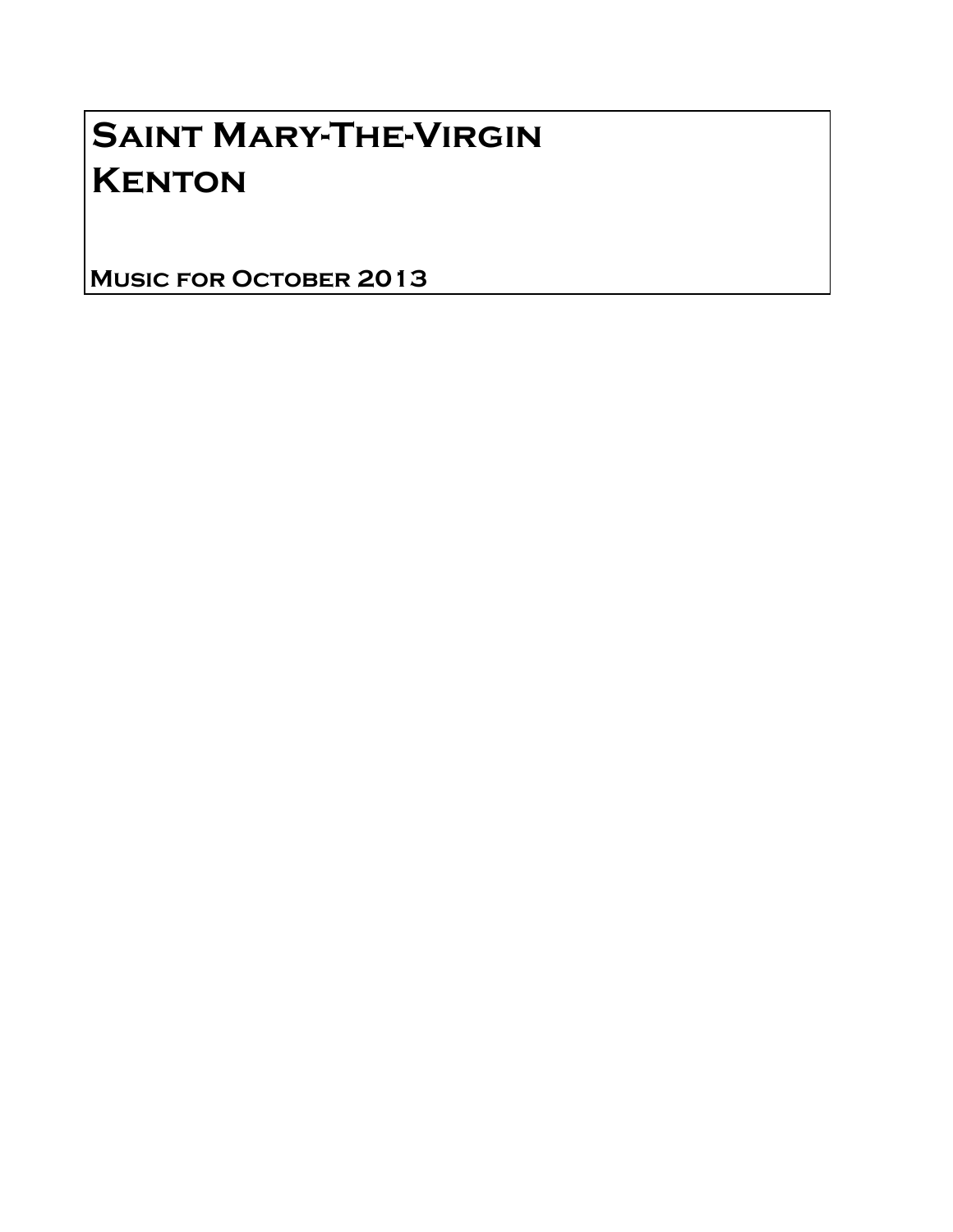| <b>6th October</b>                   | <b>Ordinary Time XXVII</b> |                                                           |  |
|--------------------------------------|----------------------------|-----------------------------------------------------------|--|
| Introit<br><b>Responsorial Psalm</b> | 137                        | Come Down, O Love Divine<br>Page 24, second setting       |  |
| Gradual                              | 360                        | Firmly I believe and truly                                |  |
| Offertory                            | 296 (i)                    | Lord enthroned                                            |  |
| Communion                            | 72                         | My faith looks up to thee                                 |  |
| Recessional                          | 431                        | O thou who camest from above                              |  |
|                                      | Setting                    | K, G, C, Merbecke<br>S, B, A - St Ralph Sherwin Mass      |  |
|                                      | At communion               | An upper room                                             |  |
| 13th October                         | <b>Harvest Festival</b>    |                                                           |  |
| Introit<br><b>Responsorial Psalm</b> | 259                        | Come, ye thankful people, come<br>Page 206, first setting |  |

| <b>Responsorial Psalm</b> |              | Page 206, first setting              |
|---------------------------|--------------|--------------------------------------|
| Gradual                   | 397          | Let us with a gladsome mind          |
| Offertory                 | 265          | Lord of beauty, thine the splendour  |
| Communion                 | 277          | Bread of the world                   |
| Recessional               | 262          | We plough the fields and scatter     |
|                           | Setting      | Merbecke                             |
|                           | At communion | Lord, your Word's our heavenly bread |